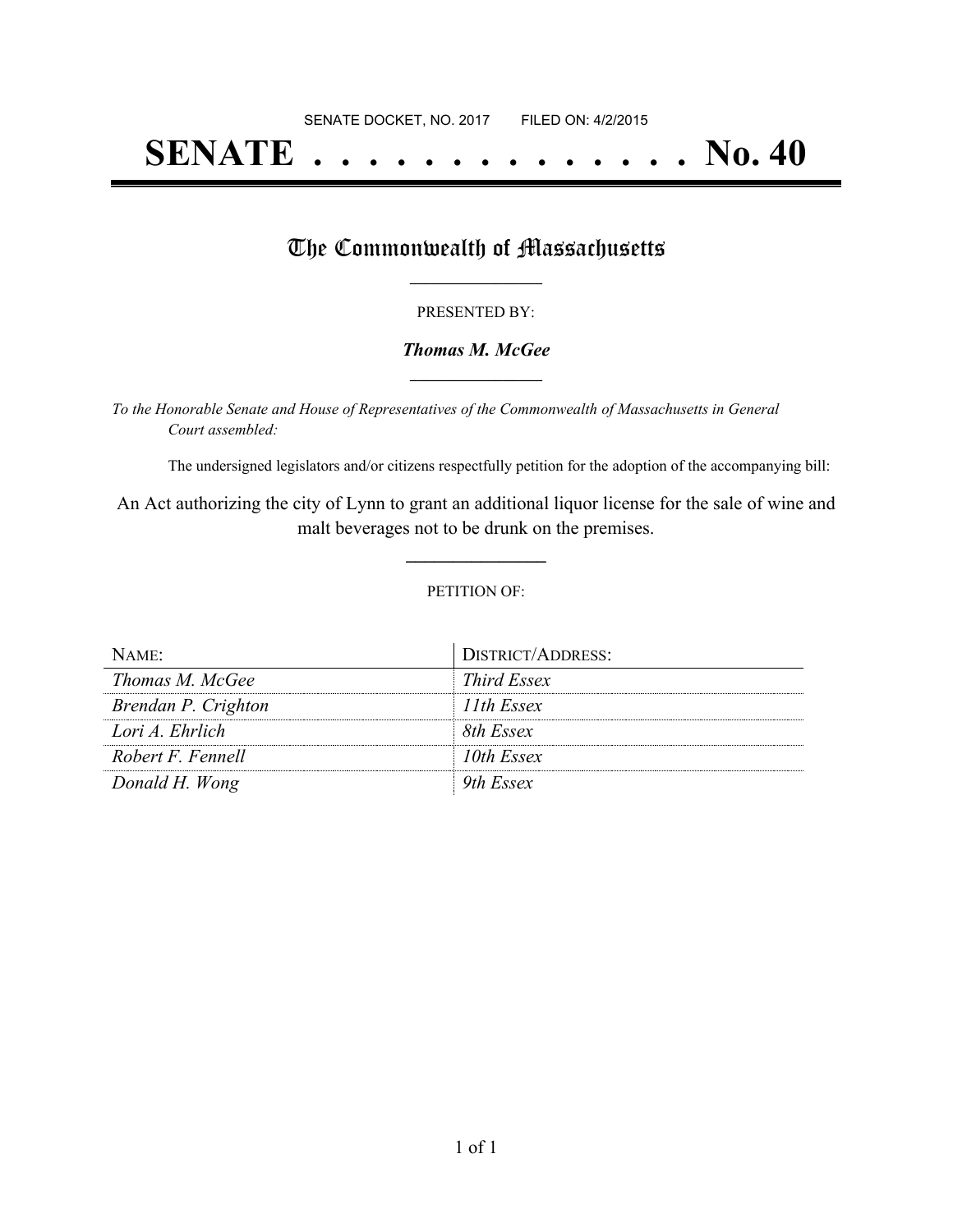# SENATE DOCKET, NO. 2017 FILED ON: 4/2/2015 **SENATE . . . . . . . . . . . . . . No. 40**

By Mr. McGee, a petition (accompanied by bill, Senate, No. 40) of Thomas M. McGee, Brendan P. Crighton, Lori A. Ehrlich, Robert F. Fennell and others (with the approval of the mayor and city council) for legislation to authorize the city of Lynn to grant an additional liquor license for the sale of wine and malt beverages not to be drunk on the premises. Consumer Protection and Professional Licensure. [Local Approval Received.]

## The Commonwealth of Massachusetts

**In the One Hundred and Eighty-Ninth General Court (2015-2016) \_\_\_\_\_\_\_\_\_\_\_\_\_\_\_**

**\_\_\_\_\_\_\_\_\_\_\_\_\_\_\_**

An Act authorizing the city of Lynn to grant an additional liquor license for the sale of wine and malt beverages not to be drunk on the premises.

Be it enacted by the Senate and House of Representatives in General Court assembled, and by the authority *of the same, as follows:*

1 SECTION 1. Notwithstanding the provisions of M.G.L. Chapter 138, Section 17, the

2 Lynn Licensing Board may grant one additional license for the sale of wine and malt beverages

3 not to be drunk on the premises under M.G.L. Chapter 138, Section 15. Said license to be subject

4 to all other provisions of M.G.L. Chapter 138 except Section 17. Said license is to be located at

5 T-Stop Superette, 546 Walnut Street, Lynn, MA.

6 Notwithstanding any General or special law or any rule or regulation to the contrary, the

7 local licensing authority shall not approve the transfer of said license to any other location. Said

8 license may be re-issued by the local alcohol licensing authority at the same location if an

9 applicant for said license files with said authority a letter in writing from the Department of

10 Revenue indicating that said license is in good standing with said Department and that any and

11 all applicable taxes have been paid.